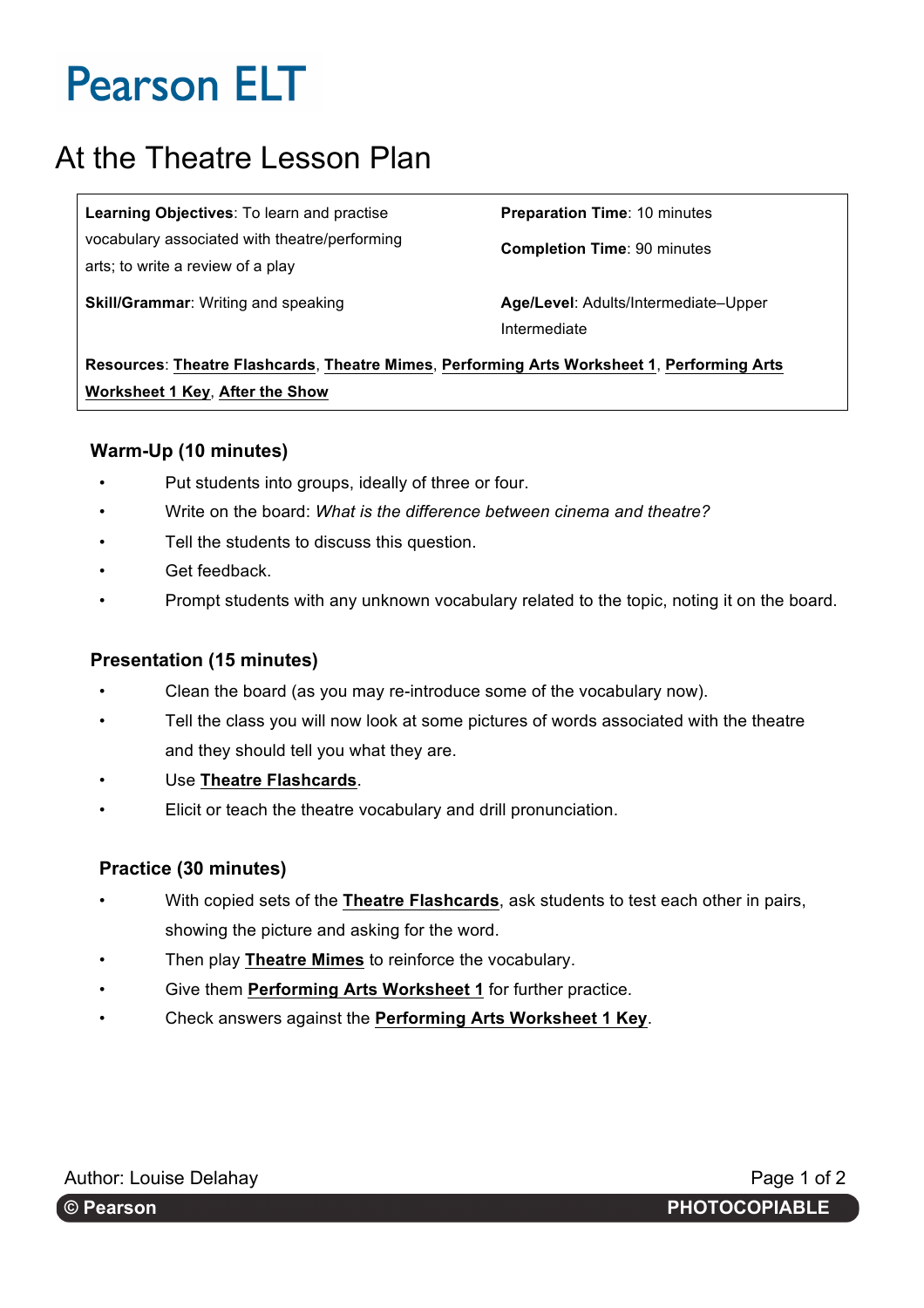# At the Theatre Lesson Plan

## **Freer Practice (25 minutes)**

- Ask the students to write a review of a play they have seen.
- They should give information about the script, actors, scenery, costumes, props, etc. They should close with a recommendation (or not) of the play, and reasons why.
- They can use After the Show dialogue for ideas, if needed.
- Check their writing as they work.

### **Closure (10 minutes)**

- Display the reviews for the class to read.
- Ask the students to choose which play they would prefer to see.

### *Extension Activities*

For more activities on the arts, see **Performing Arts Worksheet 2**, **Performing Arts Worksheet 2 Key**, **Theatre Thoughts**.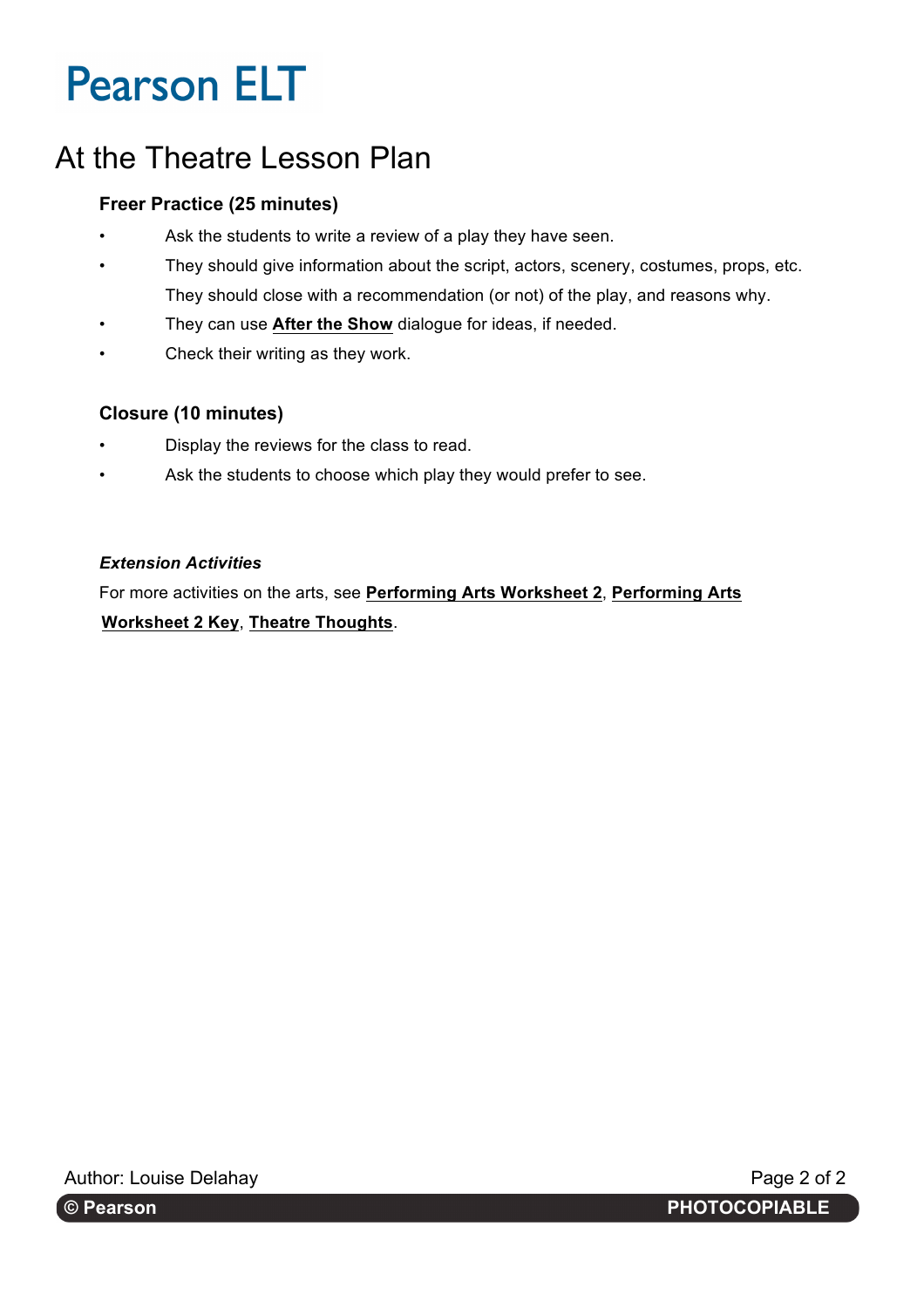# Theatre Mimes

## *A fast paced vocabulary game*

- Photocopy enough sets of the cards below for one set between two students.
- Put the students into pairs.
- Each pair can decide who will mime (Student A) and who will guess (Student B).
- Put all the pairs facing each other.
- Give each Student A a set of mime cards.
- They must not show the cards to their partner.
- Student As then start by looking at the first card, placing it face down, then miming it for their partner (no speaking allowed).
- As soon as Student B has guessed, they can move on to the next card.
- The winners are the fastest pair in the class.

| mask   | spotlight  | script   | make-up | audience      |
|--------|------------|----------|---------|---------------|
| ballet | playwright | curtains | props   | box<br>office |

Author: Louise Delahay **Page 1 of 2** Author: Louise Delahay

r: Katie Jones. **© Pearson PHOTOCOPIABLE**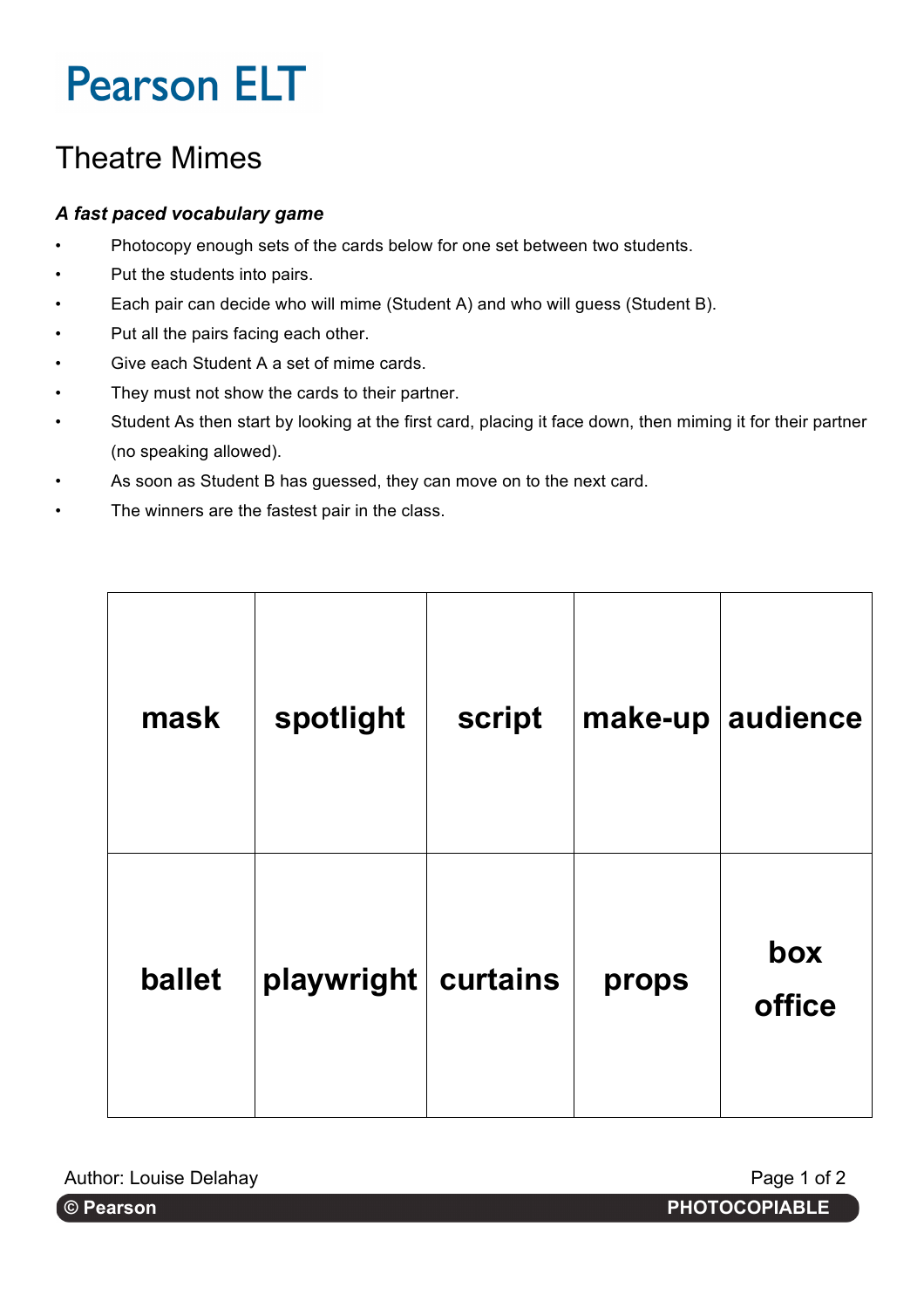

Theatre Mimes

Author: Louise Delahay **Page 2 of 2** Author: Louise Delahay

r: Katie Jones. **© Pearson PHOTOCOPIABLE**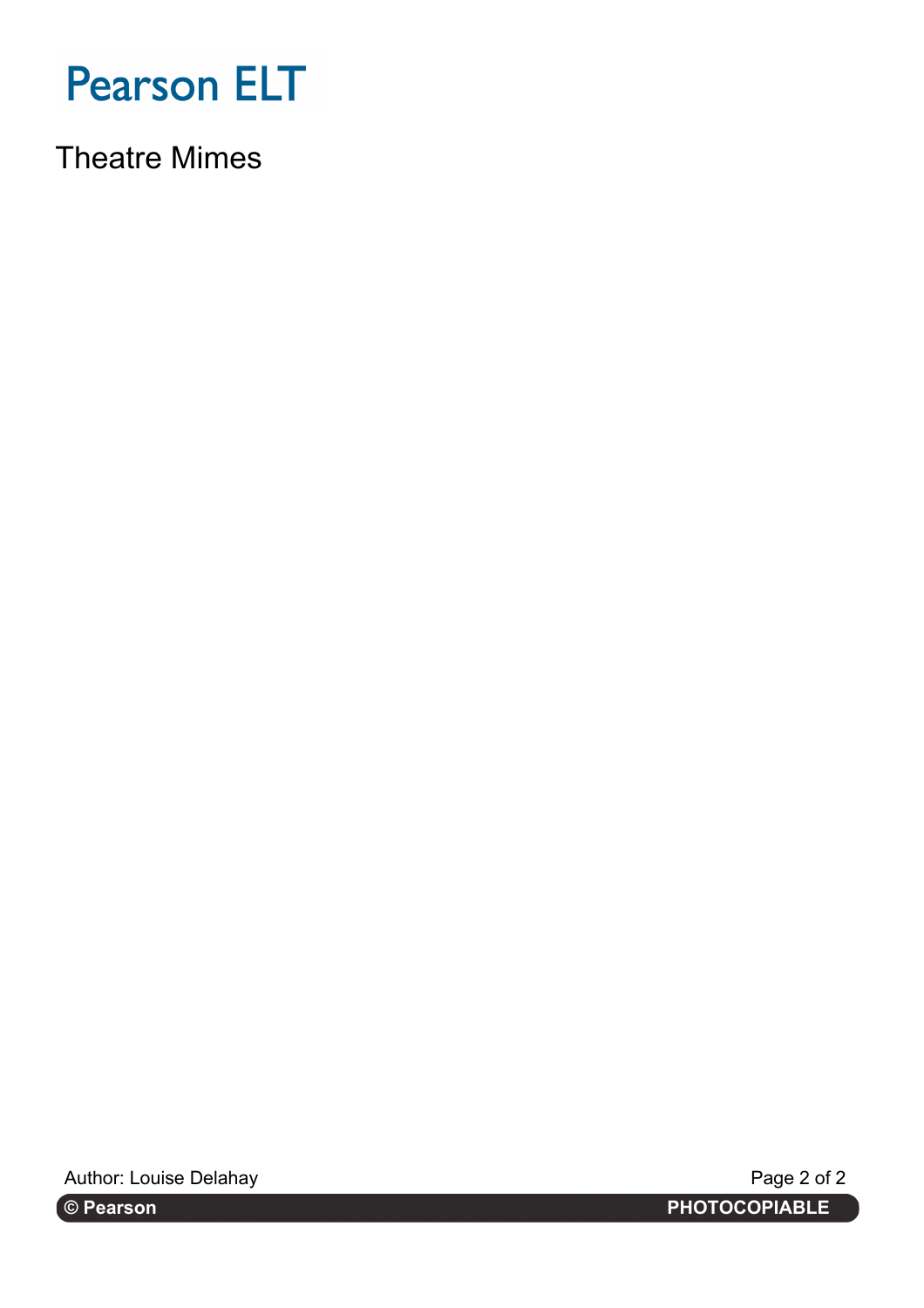# Performing Arts Worksheet 1

## *1 Match the definition to the theatre word.*

| a person who writes performances for theatre            |      | spotlight                                                      |
|---------------------------------------------------------|------|----------------------------------------------------------------|
| objects used by actors performing in a play or film     | ii.  | ballet                                                         |
|                                                         |      | box office                                                     |
| a place in a cinema or theatre where tickets are sold   | iv   | script                                                         |
| a raised area, where actors perform, in a theatre       | v    | scenery                                                        |
| large pictures used in a theatre to represent the place | vi   | audience                                                       |
| where the action is                                     |      |                                                                |
| the words of a film or play                             | vii  | stage                                                          |
| a type of dancing where movements tell a story          | viii | costume                                                        |
| the set of clothes worn by an actor                     | ix   | props                                                          |
| the group of people watching a play or film             | X    | curtains                                                       |
| a circle of strong light sent onto the stage            | хi   | playwright                                                     |
|                                                         |      | large pieces of heavy fabric separating stage and audience iii |

## *2 Pronunciation: Which words have the same vowel sound? Cross out the odd one out. (Note: the vowels in bold are the ones to consider.)*

*Example: stage/make/mask*

- a pl**a**y/b**a**llet/h**a**t
- b c**o**stume/act**o**r/pr**o**ps
- c c**u**rtain/w**o**rd/cost**u**me
- d h**or**se/**au**dience/l**ou**d
- e sp**o**tlight/w**or**k/pr**o**ps
- f **o**ffice/b**o**x/**o**ther
- g m**a**sk/p**a**rt/pl**a**y
- h ball**e**t/scen**e**ry/act**o**r
- i scr**i**pt/curt**ai**n/g**i**ve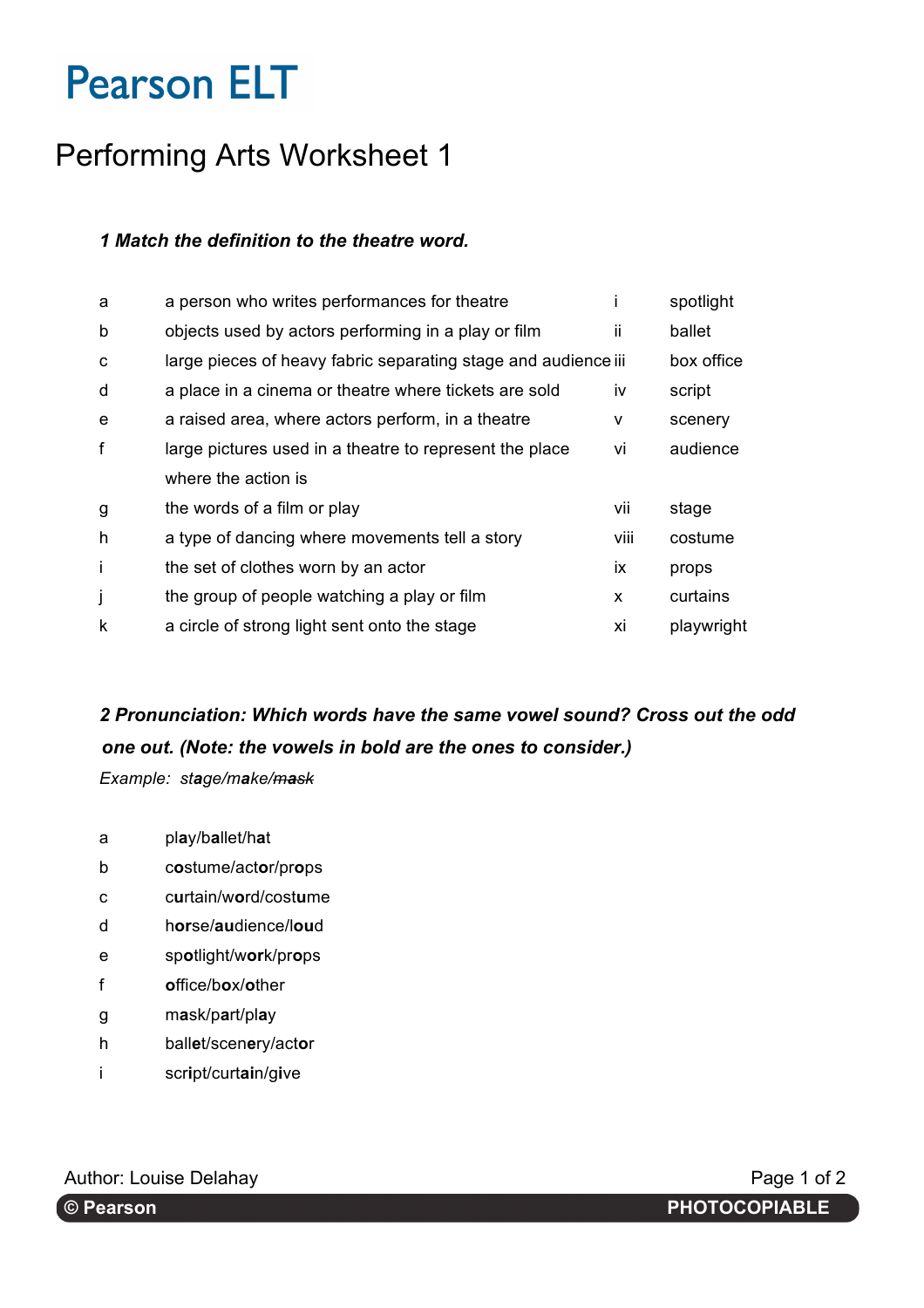## Performing Arts Worksheet 1

### *3 Complete the table of grammatical word transformations.*

*Then underline the stressed syllable in the words which have two or more syllables.*

| verb     | noun(s)       | adjective | adverb   |
|----------|---------------|-----------|----------|
| play     |               |           |          |
|          | stage/staging |           | n/a      |
|          |               | masked    | n/a      |
| script   |               |           | n/a      |
|          |               |           | actively |
| rehearse |               |           | n/a      |
| write    |               |           | n/a      |
| n/a      | theatre       |           |          |

### *4 Complete these sentences with some of the vocabulary from Exercise 3.*

- a Shakespeare is the most famous English \_\_\_\_\_\_\_\_\_\_\_.
- b The puppies were **Example 1** chasing and biting each other.
- c The producer was so impressed with the that he decided to turn it into a film.
- d The actors played an \_\_\_\_\_\_\_\_\_\_\_\_ part in helping to develop the play.
- e Brad Pitt played the part of the example man, although of course everyone knew who the actor was.
- f The was lit up by spotlights as the actors returned for their applause.
- g The room smelt of fish, so Hilary put some flowers in it to the smell.

Author: Louise Delahay **Page 2 of 2** Author: Louise Delahay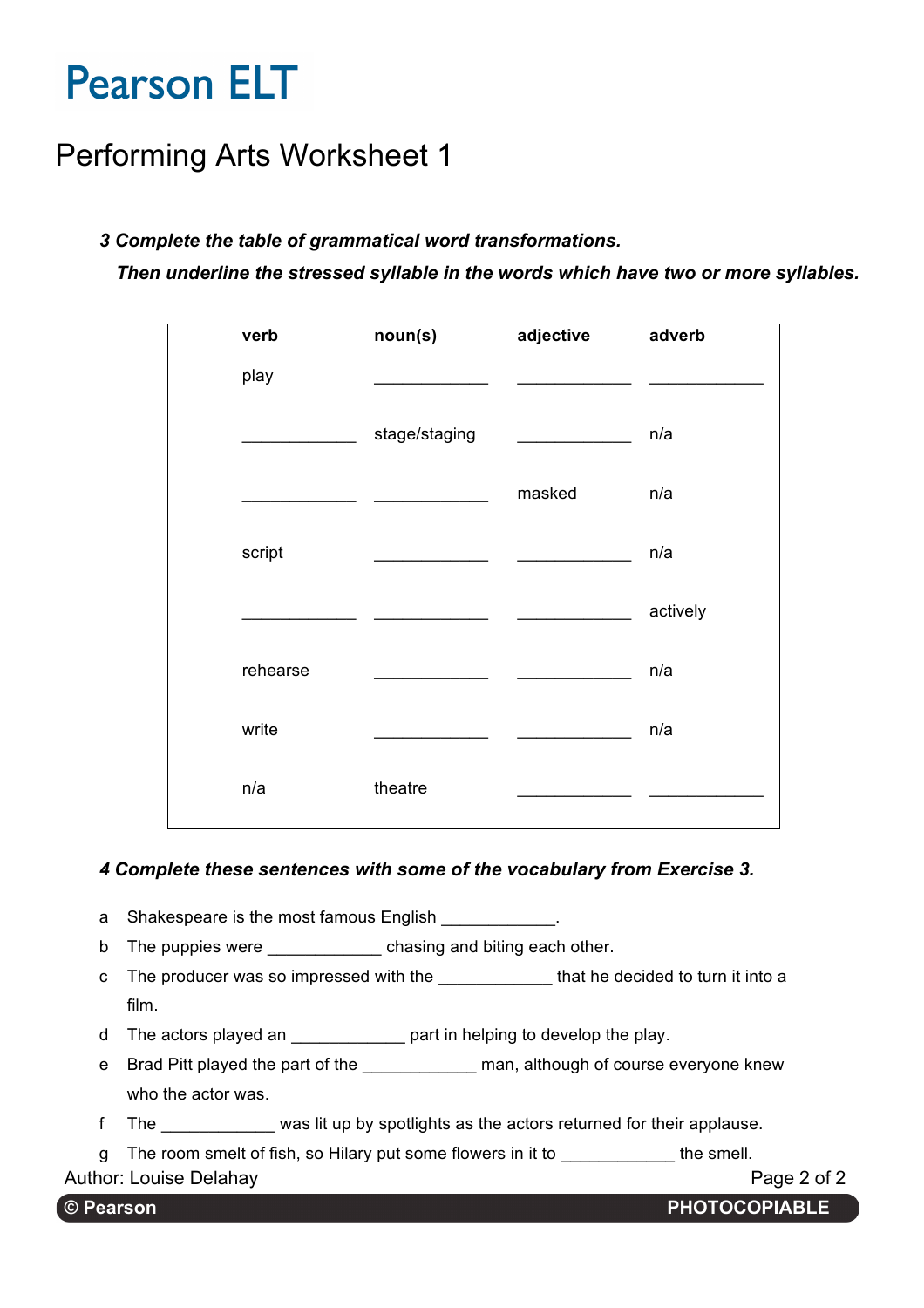# Performing Arts Worksheet Key 1

| a l | $\overline{\mathsf{x}}$ i | g            | iv   |
|-----|---------------------------|--------------|------|
| b   | ix                        | h            | ij   |
| с   | $\mathsf{X}$              | i.           | viii |
| d   | iii                       | i.           | vi   |
| e   | vii                       | $\mathsf{k}$ | Ĺ    |
| f   | $\mathsf{v}$              |              |      |
|     |                           |              |      |

- *2*
- a pl**a**y/b**a**llet/h**a**t
- b c**o**stume/act**o**r/pr**o**ps
- c c**u**rtain/w**o**rd/cost**u**me
- d h**o**rse/**au**dience/l**o**ud
- e sp**o**tlight/w**o**rk/pr**o**ps
- f **o**ffice/b**o**x/**o**ther
- g m**a**sk/p**a**rt/pl**a**y
- h ball**e**t/scen**e**ry/act**o**r
- i script/<del>curtain</del>/give

*3*

| verb<br>play | noun(s)<br>play/playwright<br>player/playground | adjective<br>playful | adverb<br>playfully |
|--------------|-------------------------------------------------|----------------------|---------------------|
| stage        | stage/staging                                   | staged               | n/a                 |
| mask         | mask                                            | masked               | n/a                 |
| script       | script/scriptwriter                             | scripted             | n/a                 |
| act          | action/actor/<br>actress/activity               | active               | actively            |
| rehearse     | rehearsal                                       | rehearsed            | n/a                 |
| write        | writing/writer                                  | written              | n/a                 |
| n/a          | theatre                                         | theatrical           | theatrically        |
|              |                                                 |                      |                     |

Author: Louise Delahay **Page 1 of 2** Author: Louise Delahay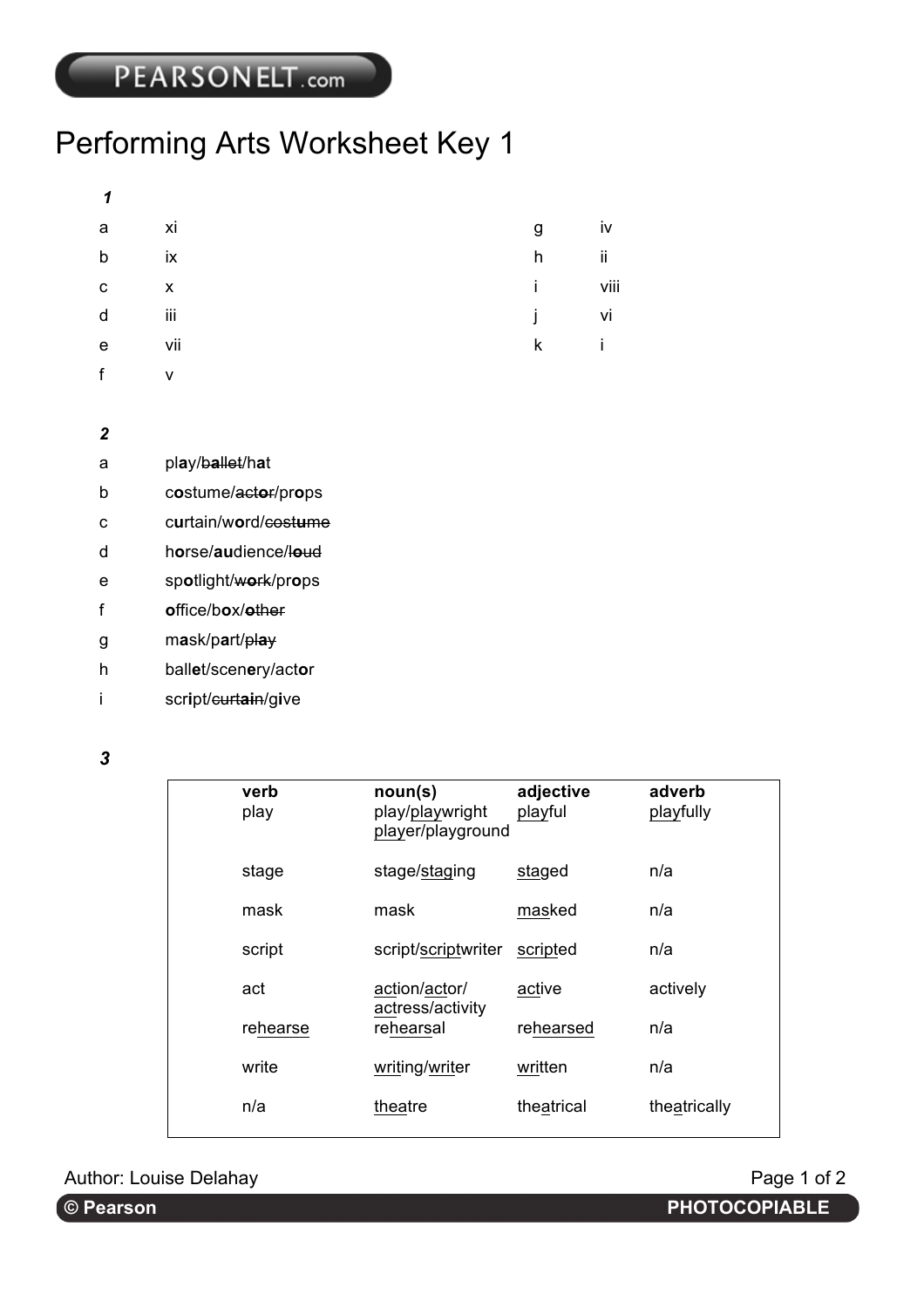# Performing Arts Worksheet Key 1

## *4*

- a playwright
- b playfully/actively
- c script/play
- d active
- e masked
- f stage
- g mask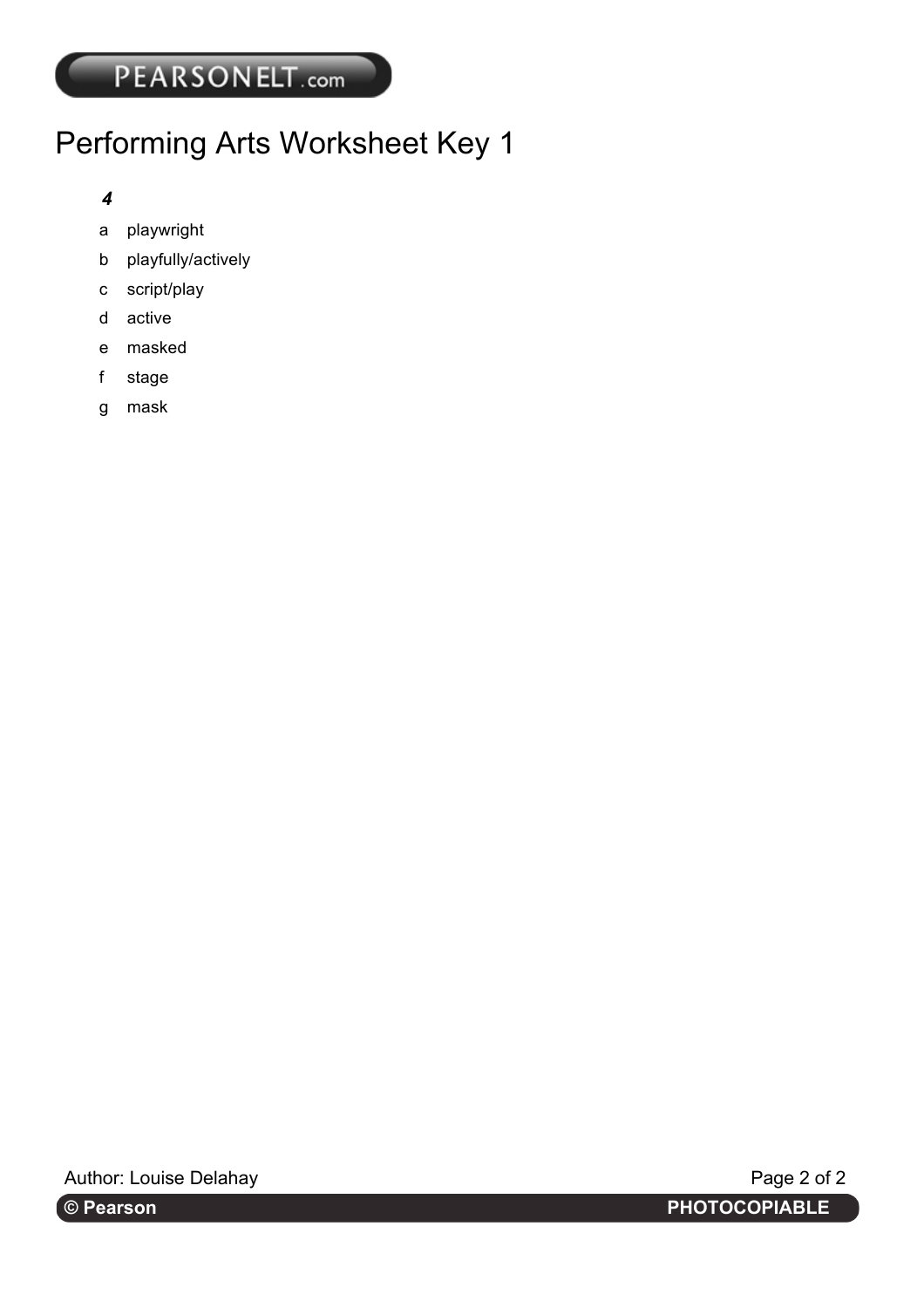# After the Show

| Tony         | So, what did you think?                                                                                                                                                  |  |
|--------------|--------------------------------------------------------------------------------------------------------------------------------------------------------------------------|--|
| <b>Bella</b> | Oh, I thought it was really good. For a start, the<br>(1) ___________ were amazing. All those coloured<br>fabrics.                                                       |  |
| Tony         | Yes, they were. And the (2) __________ were good<br>too. It gave a different dimension to the characters.                                                                |  |
| <b>Bella</b> | It worked to have so few (3) ______________ as well, I<br>thought.                                                                                                       |  |
| Tony         | Yes. You looked more at the costumes and listened<br>to the words rather than being distracted by other<br>things.                                                       |  |
| <b>Bella</b> | Yes. I wasn't so sure about the (4) __________,<br>though. I would have preferred to see some painted<br>panels rather than those boring pieces of coloured<br>material. |  |
| Tony         | Yes, I agree with you there. But maybe that would<br>have been too complicated.                                                                                          |  |
| <b>Bella</b> | Maybe, yes.                                                                                                                                                              |  |
| Tony         | The (5) ___________ was impressive, though.                                                                                                                              |  |
| <b>Bella</b> | Yes. It was tragic and funny at the same time, and<br>the (6) _______________ performed it so well.                                                                      |  |
| Tony         | Henry Jacobs was excellent in the (7)<br>wasn't he? It could have been written for him.                                                                                  |  |
| Bella        | He was brilliant.                                                                                                                                                        |  |
| Tony         | Well, that was a good evening out, wasn't it? We will<br>definitely have to (8) it to our friends.                                                                       |  |

### *Read the dialogue. Choose a word or words from the box to fill the gaps.*

| actors | props     | leading role | script   |
|--------|-----------|--------------|----------|
| masks  | recommend | scenery      | costumes |

*Practise the dialogue with a partner, then swap roles.*

Author: Louise Delahay **Page 1 of 2** Author: Louise Delahay